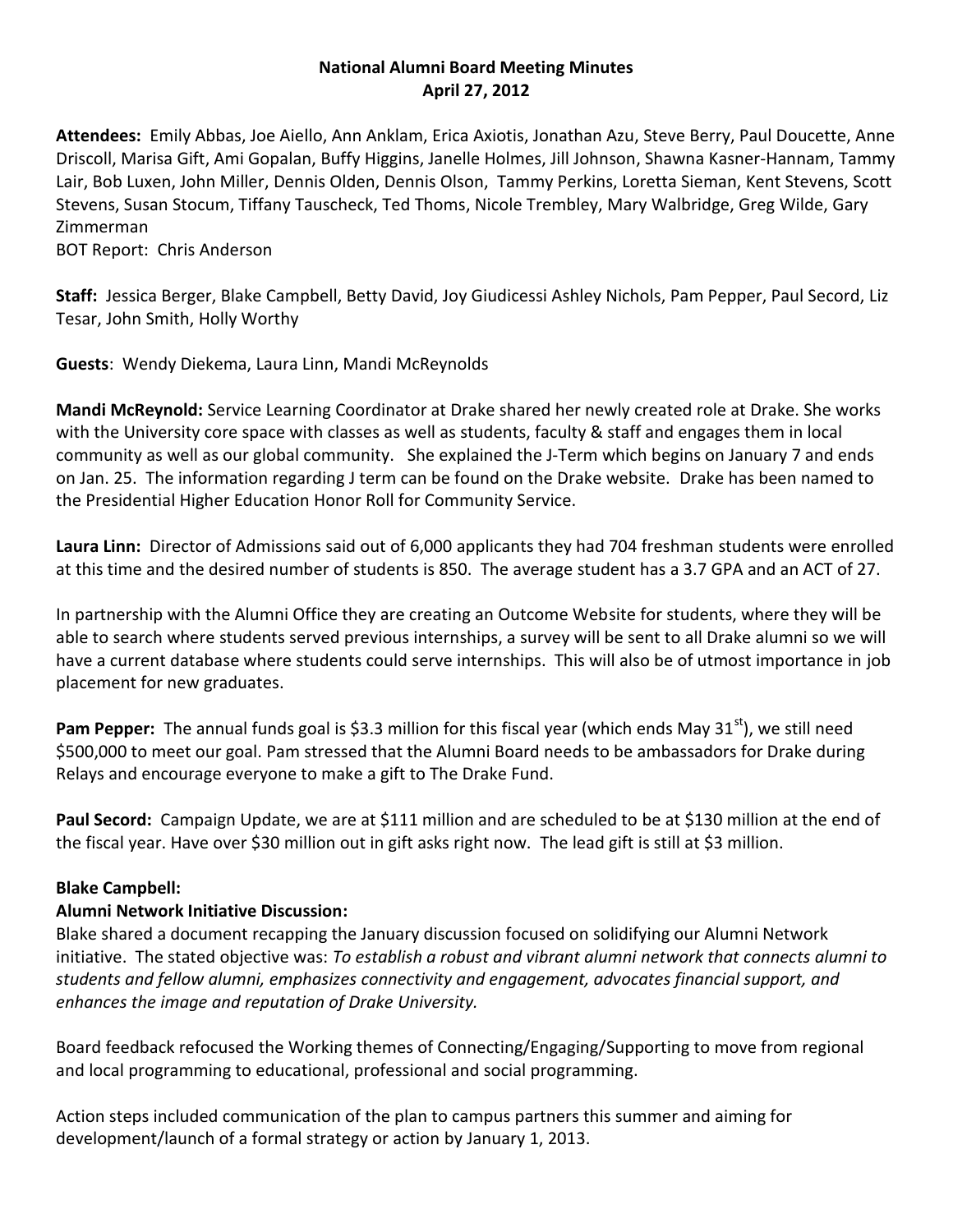Blake will revise the document and resubmit to the executive committee for discussion.

# **Marisa Gift:**

#### **Programming Committee Meeting**

We just need to do an event!

- Can we standardize our recommendations for the regional boards?
- Focus on family-oriented event this summer "Drake me out to the ballgame!" (thanks Gary!)
- Follow the DU Good Day format of having a site coordinator in different cities
- Ask the Alumni office about a website to upload photos during and after the event (similar to DU Good Day)
- Consider T-shirts
- Decide on a concrete time frame to give regional advisory boards
	- Concern that June/July might be too "fast"
	- Can we give them "baseball season" as a time frame? (June-Sept/Oct)
- Talk to Alumni office about the following
	- Idea in general
	- Tie-in to Iowa Cubs event that is already being planned for Des Moines
	- Invitations (e-mail blasts, etc)
	- T-shirts
	- Web presence
- Talk to Greg Wilde about his "best practices" from organizing DU Good Day so we are not reinventing the wheel
- Marisa to participate in conference call that Paul is organizing with regional advisory board chairs – give them information regarding the event
- Forward info to regional advisory board chairs so they are aware of the event
	- Note that info needs to be to Buffy in Chicago by **May 10th** as that is their next meeting
- Determine what cities we would like to launch this event and site coordinators for each. Possibilities from DU Good day are:
	- Chicago Buffy and/or Chris
	- Omaha Shawna
	- Kansas City Nicole (they are already planning a KC sporting event for end of May)
	- Des Moines work with Alumni office
	- St. Louis ask Joe for his contacts
	- Minneapolis Ann to help with contact
	- Milwaukee Ask Greg for ideas
	- Denver
	- Washington DC Ask Paul for ideas
	- Quad Cities Ask Ted for ideas
	- Florida
	- New York Ask Jonathan/Drew (new member)/Tyler (new member) for ideas
	- Southern California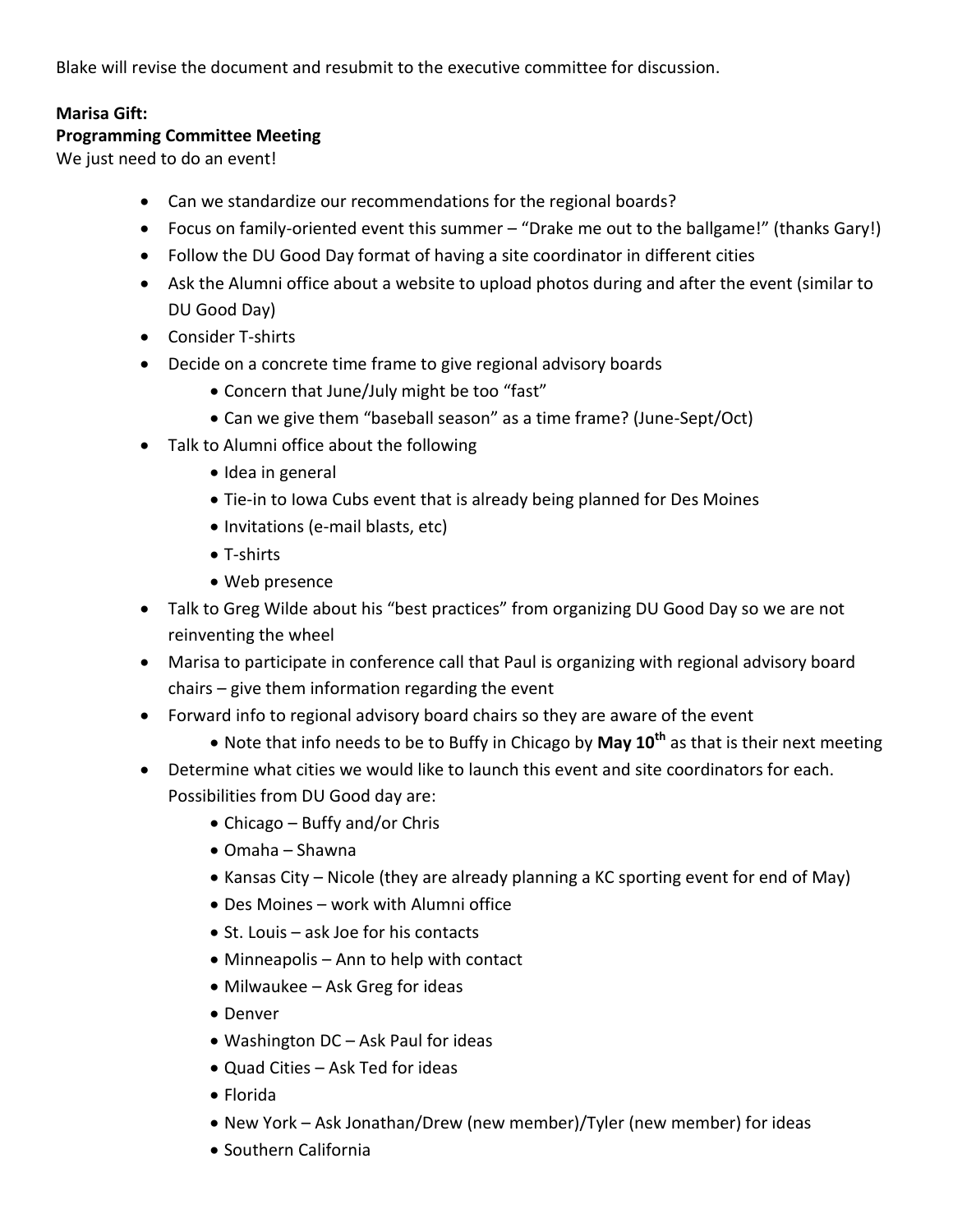● Phoenix – did a spring training game this summer...

# **Paul Doucette:**

#### **Networking Committee Meeting**

Website

Greatly improved website, the calendar needs to be searchable

## **Scott Stevens:**

# **Student/Alumni Relations**

- **Focus on a closer connection with the National Alumni Scholars by mentoring over their 4 years at Drake and creating networking opportunities with the NAB**
- **Young Alumni Focus Groups** Meet with Young Alumni (within 5 years of graduating) to understand their needs and interests as alums. Use input to inform NAB and Alumni Office activities.

**Pilot groups- beginning in Des Moines, Kansas City and Denver - to occur this summer.**

# **Greg Wilde:**

# **National Day of Service-DU Good Day**

Tasks assigned to committee members;

- Janelle communication liaison with Drake
- Tiffany feedback liaison with Drake
- Erica, Dennis, Sherry mentors for site coordinators
- Greg site coordinator recruiting

Review of key dates.

Review of Drake communication expectations and time frames

# **Jill Johnson:**

# **Recognition Committee**

Jill Johnson recognized the members of the Committee for their hard work in selecting the winners of the National Alumni Awards. The Awards ceremony was well received and the 3 members of the Alumni Board who were honored at the event (Chris Anderson, Marisa Gift and Mary Walbridge) were congratulated by the board. Jill also reported that the Committee has worked hard on identifying and reaching out to prospective new National Alumni Board members. The official slate was presented later in the meeting for a formal vote of approval. Jill also reported that the Committee is working on developing the focus of the new Dignitas Society that will induct all previous winners of the National Alumni Awards into a special society. This new Society, which has been approved by the Drake Board of Trustees, will be implemented in the 2012-13 calendar year.

# **Chris Anderson:**

BOT focused on the University's strategic plans

 The BOT will invite all boards to participate in the discussion of Drake University's strategic plan on June 15

The BOT has started the search for a University President

We are in the second year of the BOT challenge with \$695,754 raised to date

We are transiting to a new system to better manage our donors, prospects and alumni at